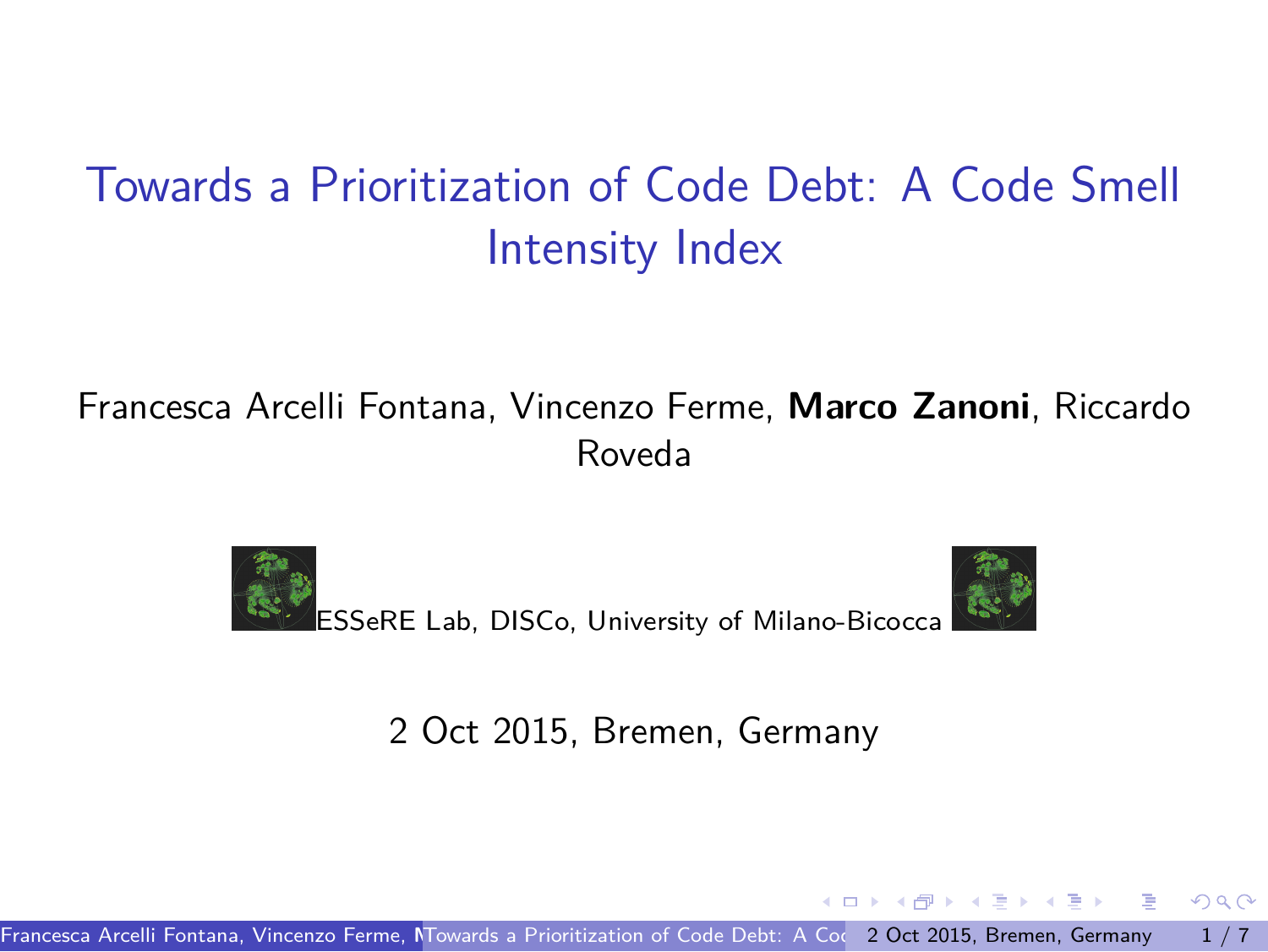### <span id="page-1-0"></span>Code smells and Technical Debt

Code smells: symptoms of problems at code or design level that can be resolved through the right refactoring steps

*Sources of Technical Debt*

The management of code smells involves different decisions:

- which code smells to refactor?
- what to refactor first? (prioritization)

.

.  $\overline{\Omega}$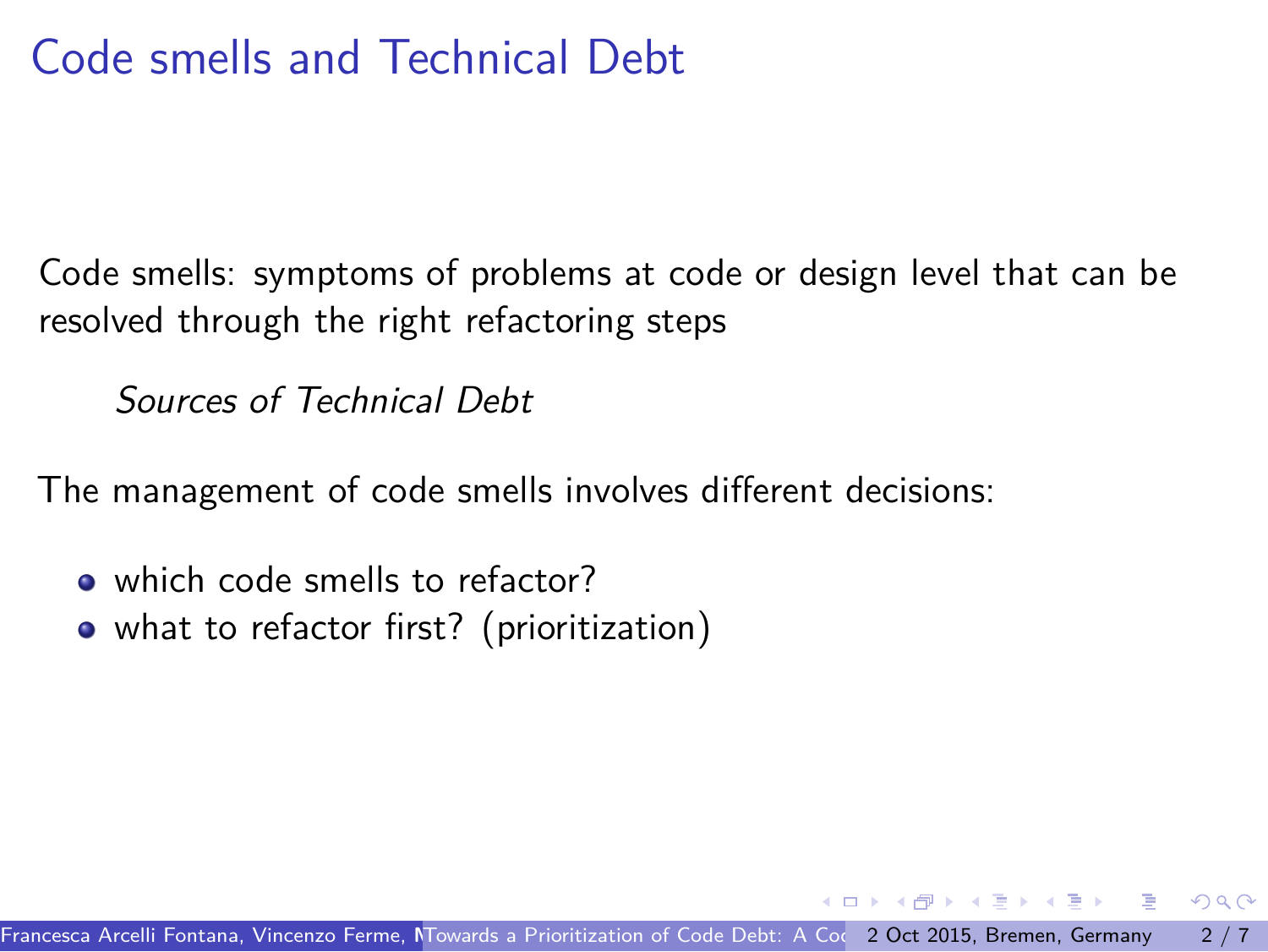## <span id="page-2-0"></span>Prioritization: Code smell Intensity

What is Intensity:

- $\bullet$  a number in the range 1–10
- $\bullet$  used to rank code smells

Intensity can be computed for detection strategies based on metrics and thresholds, e.g. (Shotgun Surgery),

CC *≥* HIGH *∧* CM *≥* HIGH *∧* FANOUT *≥* LOW

Intensity considers where the evaluated smell is placed in the metric distributions.

Example instance

- Metric values:  $CC = 8$ :  $CM = 10$ : FANOUT = 6
- Intensity:  $(7.75 + 7.75 + 10)/3 = 8.5$  (High) Why?

 $\mathcal{A} \stackrel{\text{def}}{\longrightarrow} \mathcal{A} \stackrel{\text{def}}{\longrightarrow} \mathcal{A} \stackrel{\text{def}}{\longrightarrow} \mathcal{A} \stackrel{\text{def}}{\longrightarrow} \mathcal{A} \stackrel{\text{def}}{\longrightarrow} \mathcal{A}$ 

oqq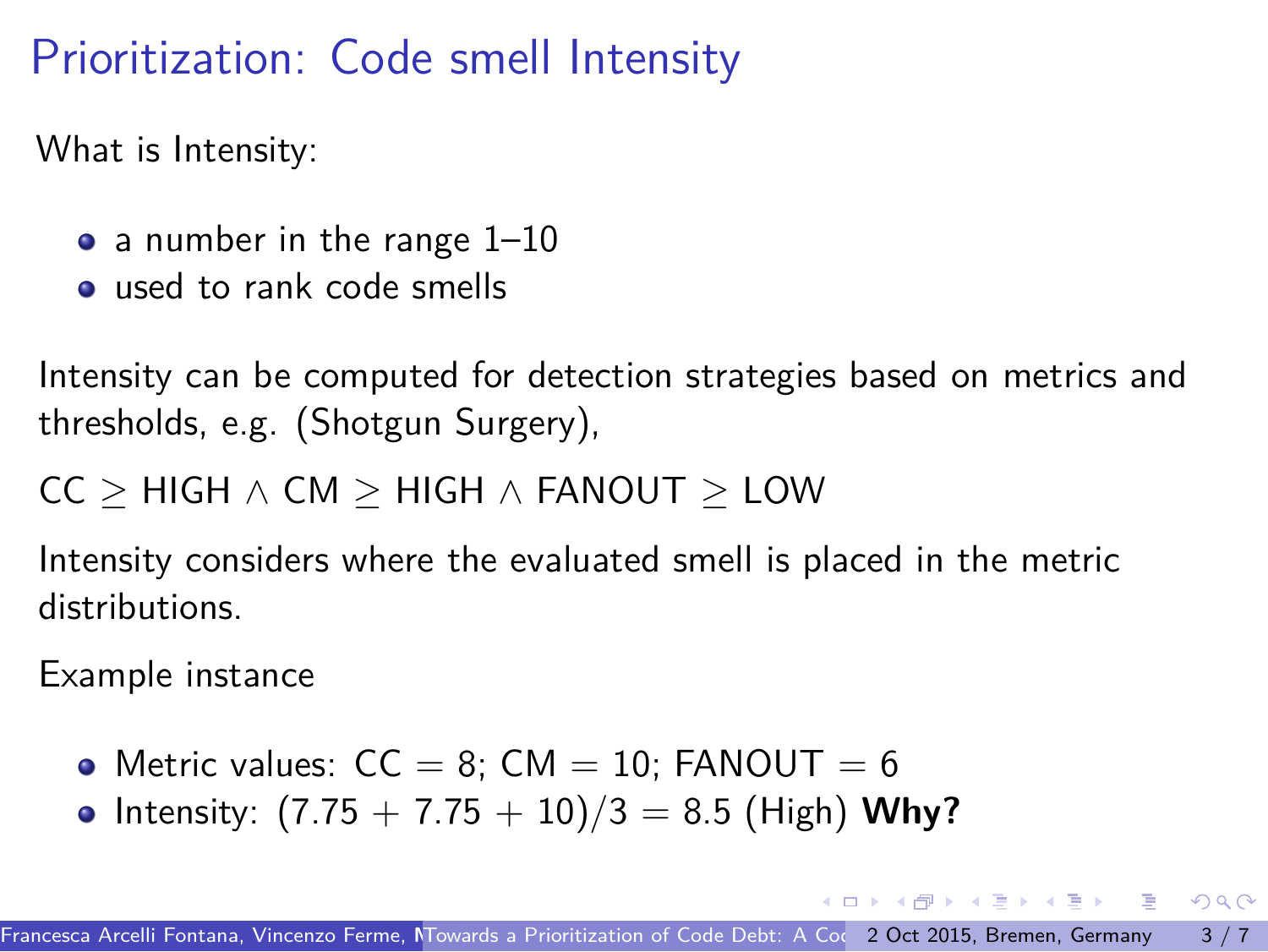## <span id="page-3-0"></span>Metric distribution and thresholds (1)

We associate five points to Intensity value ranges on the distribution of each metric:

- Very Low: [1, 3.25);
- <sup>2</sup> Low: [3*.*25*,* 5*.*5);
- <sup>3</sup> Mean: [5*.*5*,* 7*.*75);
- <sup>4</sup> High: [7*.*75*,* 10);
- <sup>5</sup> Very High: [10*,* 10].



.

. . . .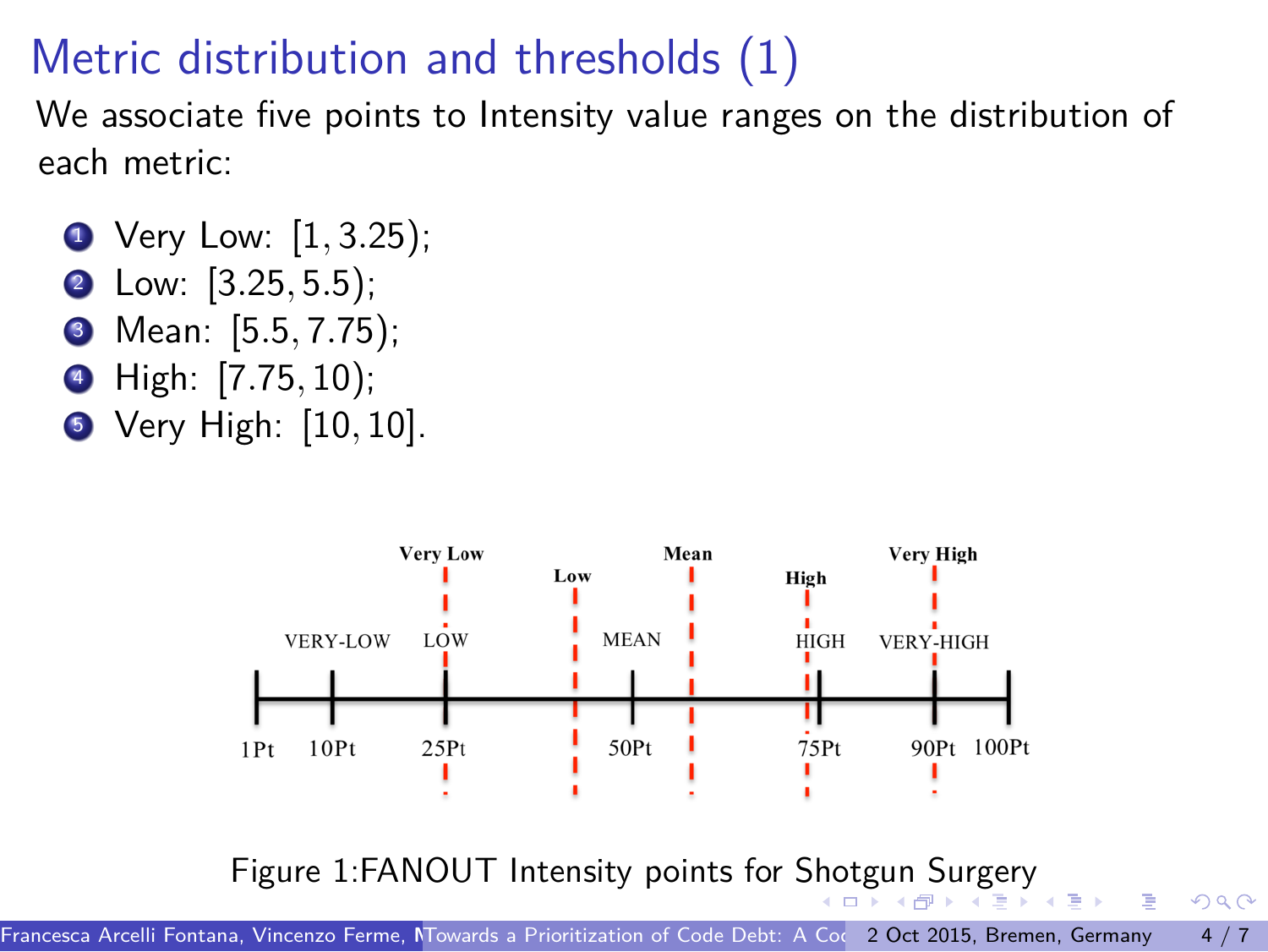#### <span id="page-4-0"></span>Metric distribution and thresholds (2)

In the example:

- $\bullet$  CC  $>$  HIGH(5): CC = 8  $\rightarrow$  High (7.75)
- CM *≥* HIGH(6): CM = 10 *→* High (7.75)
- FANOUT *≥* LOW(3): FANOUT = 6 *→* Very High (10)

$$
\rightarrow (7.75 + 7.75 + 10)/3 = 8.5 \text{ (High)}
$$

Table 1:Shotgun Surgery metric thresholds

| Metric        | <b>VERY-LOW</b> | LOW | MEAN | HIGH | <b>VERY-HIGH</b> |
|---------------|-----------------|-----|------|------|------------------|
| CC            |                 |     |      |      | 10               |
| <b>CM</b>     |                 |     |      |      | 13               |
| <b>FANOUT</b> |                 |     |      |      | 6                |

 $\Theta$  >  $\rightarrow$   $\rightarrow$   $\pm$   $\rightarrow$   $\rightarrow$   $\pm$ 

.  $\overline{\Omega}$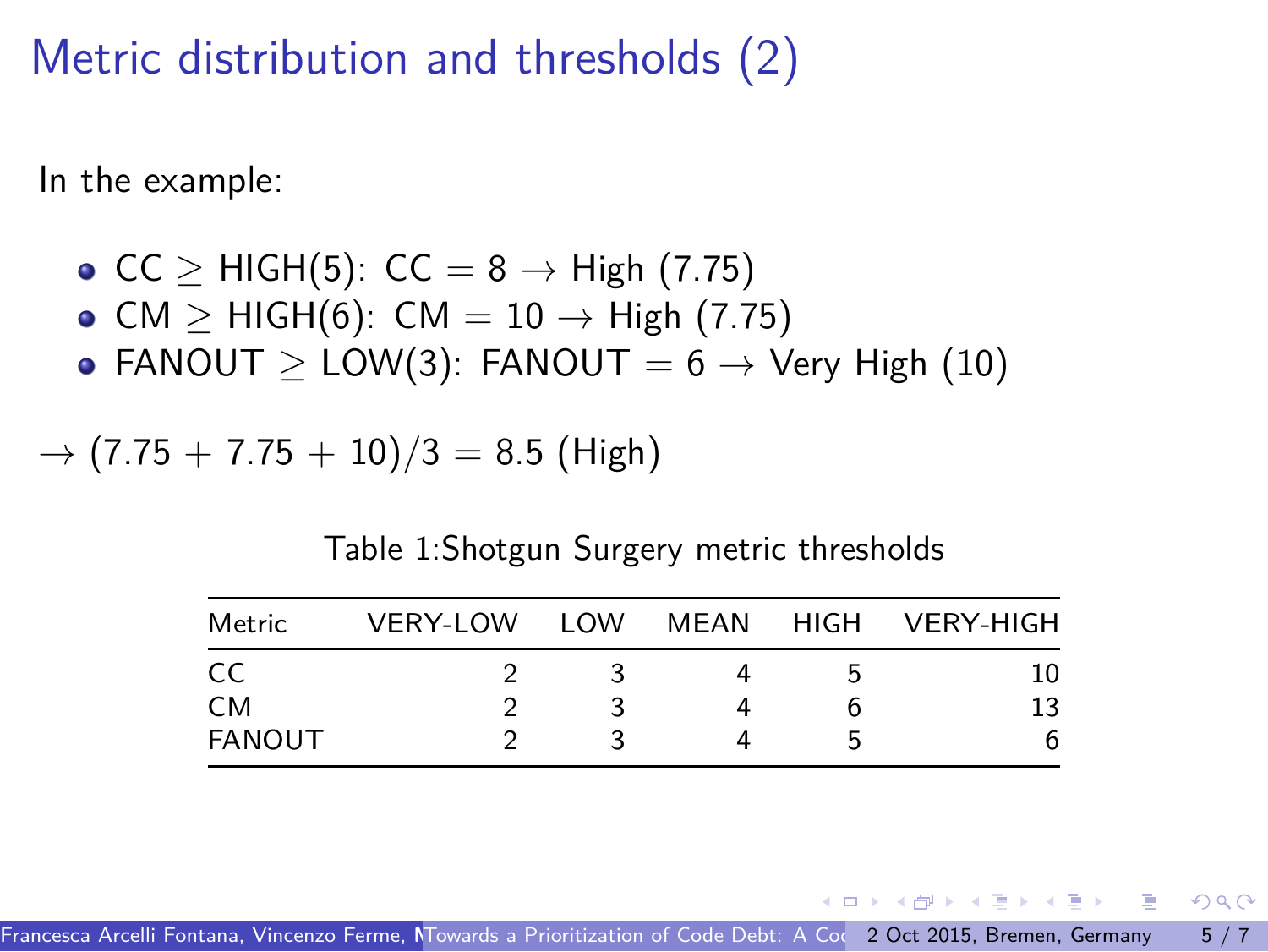- <span id="page-5-0"></span>Can we use code smells and Intensity to enhance existing measures of Technical Debt?
- How do developers behave when dealing with code smells of very different intensity levels?

 $\Theta$  >  $\rightarrow$   $\rightarrow$   $\pm$   $\rightarrow$   $\rightarrow$   $\pm$ 

.  $\overline{\Omega}$